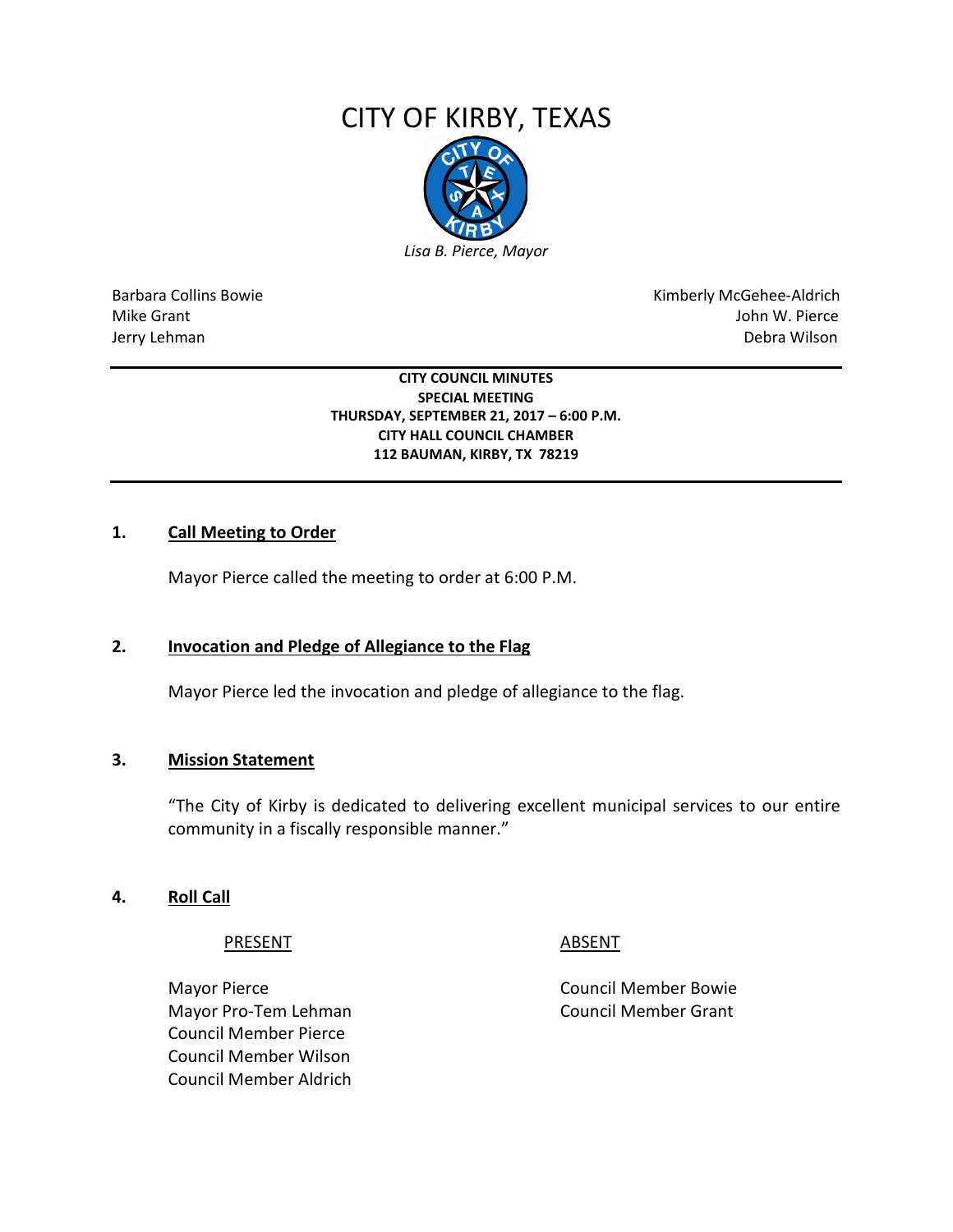# **5. Citizen Participation**

There were not any citizens signed up to participate.

# **6. Discussion And Possible Action**

# a. Discussion and Possible Action Regarding Kirby Bexar Animal Facility Expenses

City Manager Vernon informed Council that staff needed approval for the June and July expenses because the expenses are not budgeted in the 2016-2017 budget. The June expenses were \$18,720.99 and July expenses were \$2,847.09. These required Council approval because the combined invoices exceed \$10,000, which is above her cap where she can approve invoices.

Council Member Aldrich moved to accept the payment for the invoices for the Kirby Bexar Animal Facility Expenses totaling \$21,568.08; seconded by Council Member Wilson. The motion carried with a 5-0 vote.

# AYES: 5 NAYES:0

b. Discussion And Possible Action Pertaining To Ordinance No. O-2017-818 Making Appropriations For The Support Of The City Of Kirby For The Fiscal Year Beginning October 1, 2017 And Ending September 30, 2018 Appropriating Money To A Sinking Fund To Pay Interest And Principal Due On The City's Indebtedness; And Adopting The Annual Enterprise And General Fund Budgets Of The City Of Kirby For 2017-2018 Fiscal Year. This Is The Second Reading.

Council Member Wilson moved to approve Ordinance No. O-2017-818 making appropriation for the support of the City of Kirby for the fiscal year beginning October 1, 2017 and ending September 30, 2018; appropriating money to a sinking fund to pay interest and principal on the City's indebtedness; and adopting the annual budgets (General Fund, Water Fund, and Interest & Sinking Fund) of the City of Kirby for the 2017-2018 fiscal year; seconded by Mayor Pro-Tem Lehman. The motion carried with a 5-0 vote.

AYES: 5 NAYES: 0

c. Discussion And Possible Action To Ratify The Property Tax Revenue Increase Reflected In The Annual Budget For The Fiscal Year Beginning October 1, 2017

 Council Member Aldrich moved that we ratify the property tax revenue increase which is a 10.76% increase from last year's budget, which is \$183,038; seconded by Council Member Wilson. The motion carried with a 5-0 vote.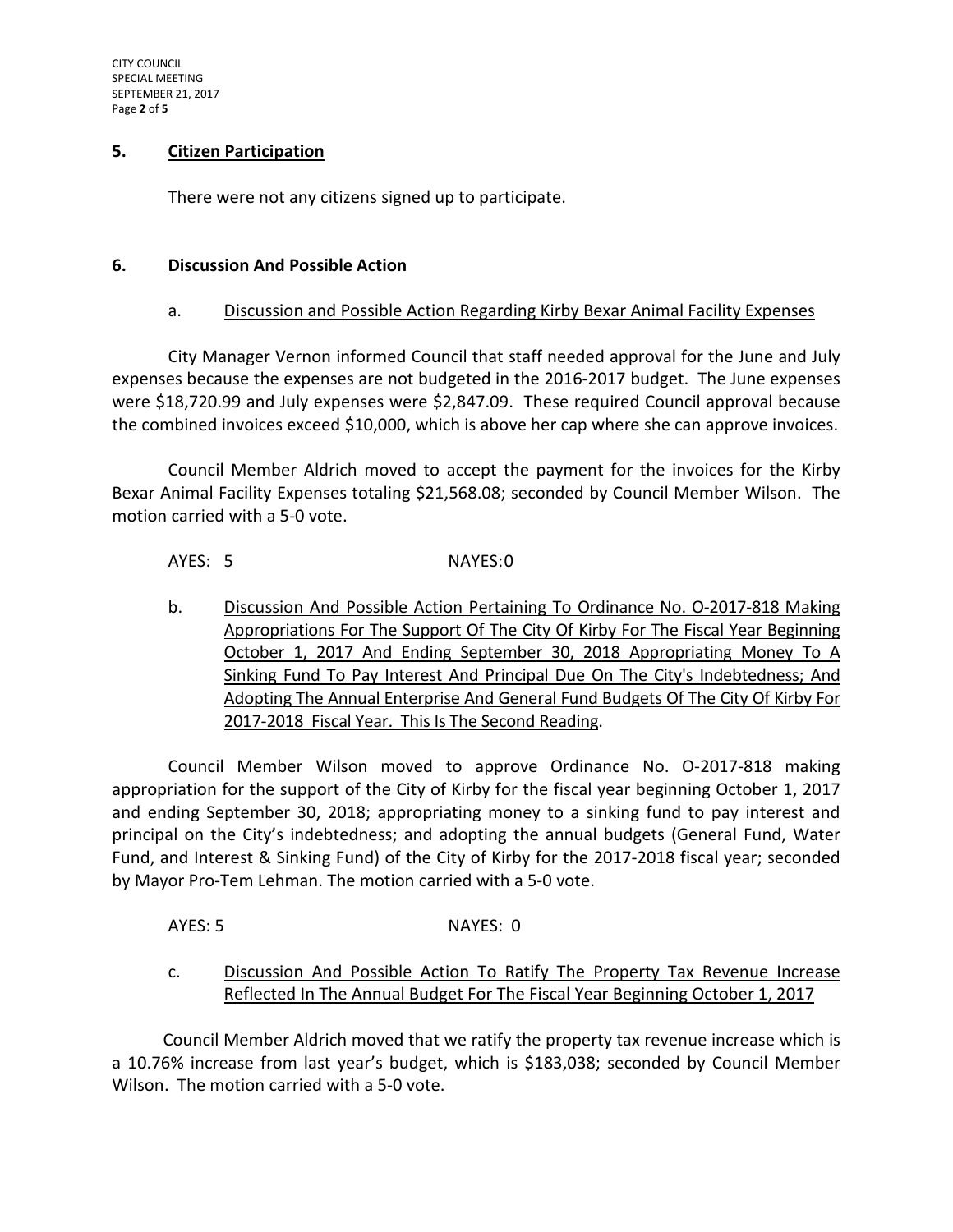#### AYES: 5 NAYES: 0

d. Discussion And Possible Action Pertaining To Ordinance No. O-2017-819 Levying Ad Valorem Taxes For Use And Operation Of The Municipal Government Of The City Of Kirby, Texas For The 2017 Tax Fiscal Year; Providing For Apportioning Each Levy For Specific Purposes; And, Providing When Taxes Shall Become Due And When Same Shall Become Delinquent If Not Paid. This Is The Second Reading.

Council Member Wilson moved that that the property tax rate be increased by the adoption of a tax rate of \$0.729376, which is effectively a 10.76% increase in the tax rate, per Ordinance No. O-2017-819, an ordinance of the City of Kirby, Texas Levying Ad valorem taxes for use and support of the municipal government of the City for fiscal year beginning October 1, 2017 and ending September 30, 2018; providing for apportioning each levy for specific purposes; and providing when taxes shall become due and when same shall become delinquent if not paid; and providing for an effective date; seconded by Council Member Aldrich. The motion carried with a 5-0 vote.

### AYES: 5 NAYES: 0

Council Member Pierce moved to approve and adopt the \$0.689376 per \$100 valuation for maintenance and operations (M&O) for the 2017-2018 tax rate supporting the annual budget, seconded by Mayor Pro-Tem Lehman. The motion carried with a 5-0 vote.

AYES: 5 NAYES: 0

Mayor Pro-Tem Lehman moved to approve and adopt the \$0.040000 per \$100 valuation for Interest & Sinking Debt Service for the 2017-2018 tax rate supporting the annual budget; seconded by Council Member Wilson. The motion carried with a 5-0 vote.

AYES: 5 NAYES: 0

e. Discussion And Possible Action To Consider Ordinance No. O-2017-820 Amending The 2016-2017 Fiscal Year Municipal Budget Of the City Of Kirby. This Is The Second Reading.

City Manager Vernon stated this is the second reading for the 2016-2017 FY Municipal Budget amendment.

Council Member Aldrich moved to accept Ordinance No. O-2017-820 amending the 2016-2017 Fiscal Year Municipal Budget of the City of Kirby; seconded by Mayor Pro-Tem Lehman. The motion carried with a 5-0 vote.

AYES: 5 NAYES: 0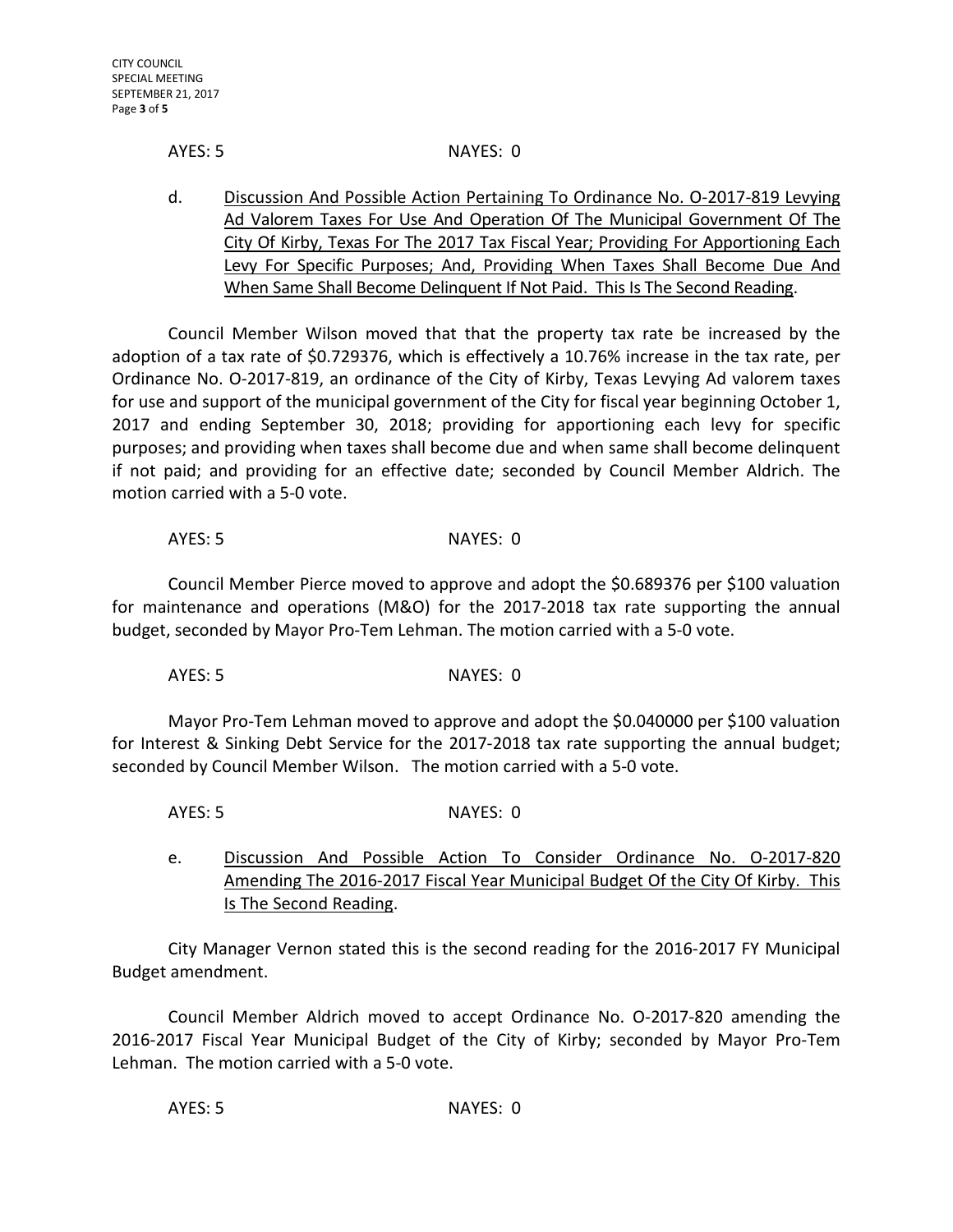#### **7. Workshop**

# a. Review And Discussion Regarding The Kirby Senior Center Activities, Operations And Related Matters

Mayor Pierce stated that this item was requested by Council Member Wilson. Mayor Pierce stated except for dissolving the Strategic Planning Committee and appointing Glenda Bayer and Patricia Baber to the Senior Center Board there has been no further action taken by Council regarding the Senior Center. There had been points of discussion during City Council agenda items surrounding the Senior Center which included a suggestion that the \$20,000 be rescinded as a grant to the Senior Center until a plan was formalized as to the disposition, but there was never an agenda item for such action. During the last Council meeting a motion was made and seconded to appoint the two newest members of the Senior Center Board. It was discussed by Council Members Pierce and Aldrich that all applicants should be appointed, but the original motion was not amended to reflect three being appointed; therefore the vote was only taken on the two applicants. This is an agenda item and not a public hearing so there will be no going back and forth from audience members. If any Council Members have a question they are to be directed to the Board Member present or the Senior Center Manager Norma Hamby if the Board Member defers the questions to her. The Senior Center Board members present are Larry Wolfe and Sid Sanders, Jr.

Council Member Wilson opened the discussion by stating that she and Mayor Pierce met with someone who shared concerns regarding the Senior Center. She addressed her questions to Larry Wolfe who replied to the best of his knowledge. During the discussion regarding the concerns, Sid Sander, Jr. was able to provide answers to questions. Senior Center Manager, Norma Hamby, offered feedback to questions that were in regards to the areas she was familiar with.

Mayor Pierce asked City Manager Vernon to provide the Senior Center Board with information regarding tasks that City staff has taken on to assist the Senior Center with their accounts payable and payroll. She asked City Manager Vernon to provide the Board with the history of the annual \$20,000 payment that is distributed quarterly.

#### **8. Adjournment**

The meeting adjourned at 7:25 P.M.

 Lisa B. Pierce Mayor

\_\_\_\_\_\_\_\_\_\_\_\_\_\_\_\_\_\_\_\_\_\_\_\_\_\_\_